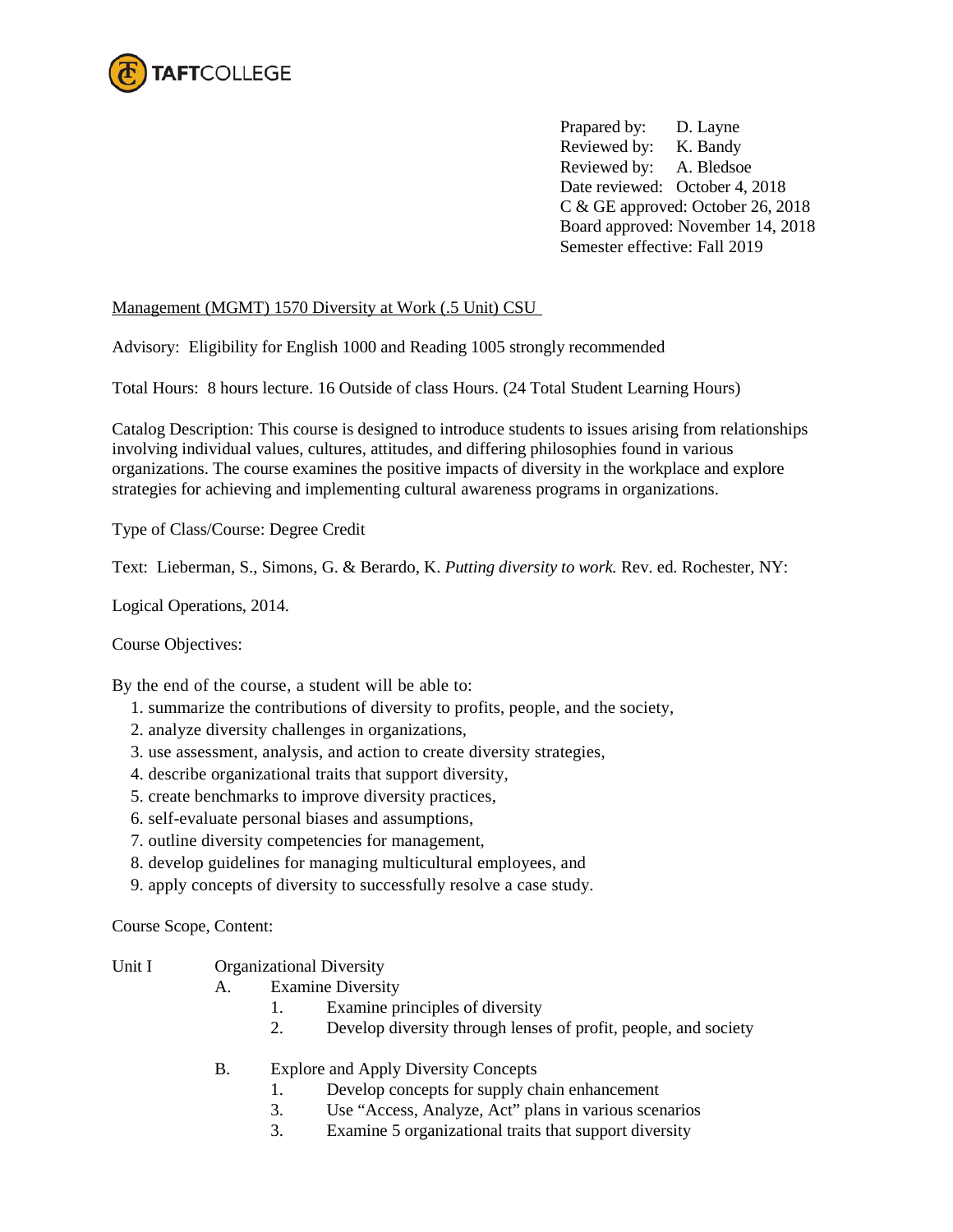

- 4. Develop diversity benchmarks
- 5. Use strategies to apply diversity benchmarks

Unit II Personal Understanding of Diversity

- A. Examine common ideas about diversity
	- 1. Explore various notions concerning diversity
	- 2. Examine how differences affect work
- B. Explore Aspects of Personal Diversity
	- 3. Identify personal values
	- 4. Rethink biases and assumptions

# Unit III Diversity for Leaders

- A. Leadership and Diversity
	- 1. Use the "CHOICE" model to create diversity
	- 2. Use interest, introspection, and innovation to find core differences
	- 3. Create a change plan
- B. Managers and Diversity
	- 1. Outline diversity competencies for managers
	- 2. Create guidelines for managing multicultural employees
	- 3. Manage diversity online
- Unit IV Diversifying the Organization
	- A. Strategies for Implementing Diversity in the Organization
		- 1. Recruiting for diversity
		- 2. Sharing organizational culture
		- 3. Retaining and promoting employees
		- 4. Supporting diverse leadership styles
		- 5. Understanding conflict and resolutions

Learning Activities Required Outside of Class:

The students in this class will spend a minimum of 2 hours per week outside regular class time doing any of the following:

- 1. Studying module notes
- 2. Answering questions
- 3. Completing required readings
- 4. Performing problem solving activities or exercises
- 5. Doing written work
- 6. Participating in group projects
- 7. Research

Methods of Instruction:

- 1. Modularized content and examples
- 2. Demonstrations of sample problems
- 3. Assigned problems from the text
- 4. Multimedia presentations
- 5. Group discussions and explorations
- 6. Case studies and scenarios
- 7. Surveys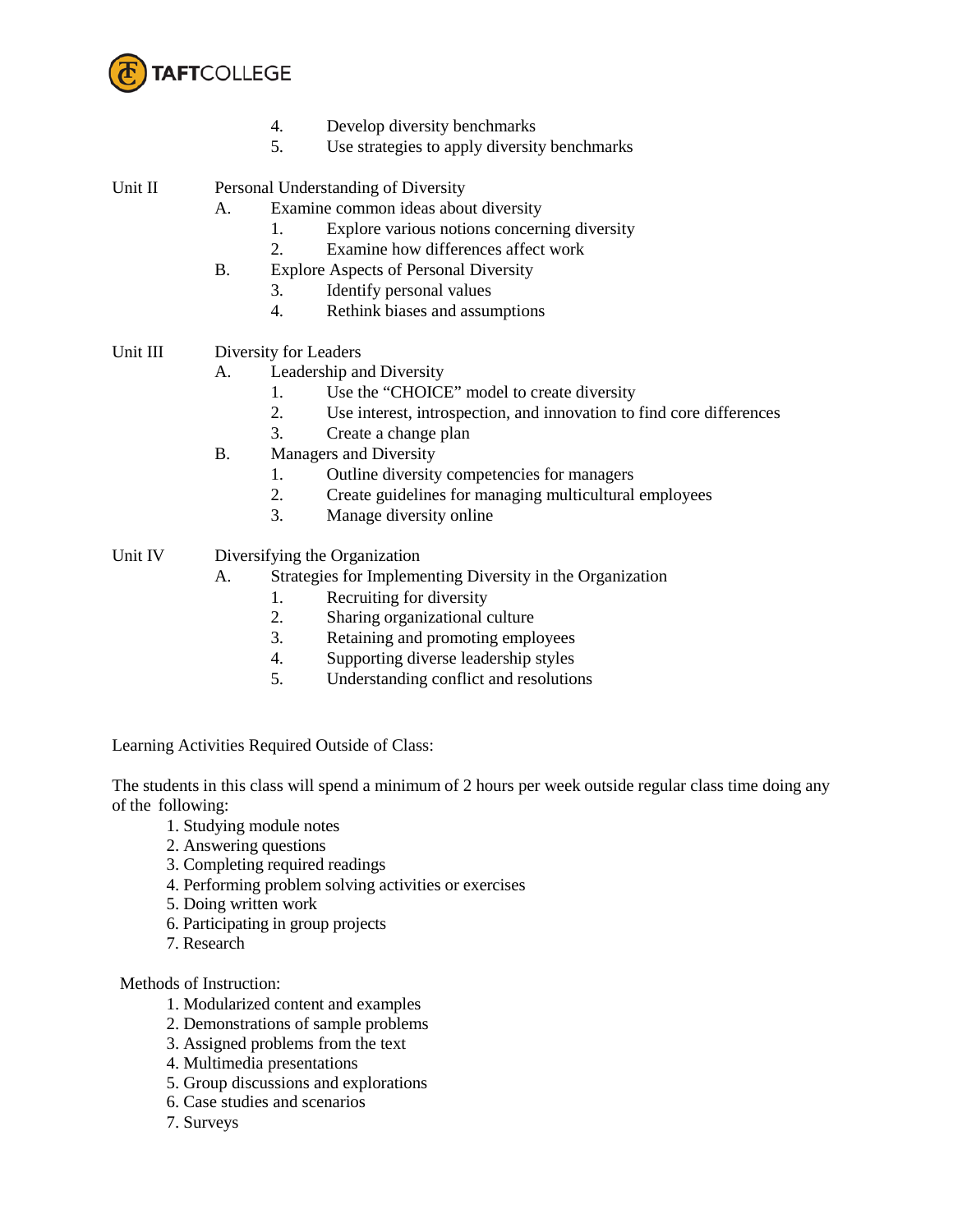

### Methods of Evaluation:

- 1. Writing assignments:
	- a. written homework from chapters
	- b. group reports
	- c. topic paper written under American Psychological Association (APA) style guide
	- d. chapter critical analysis reflections
	- e. case studies
	- f. scenarios
	- g. simulations
	- h. surveys
- 2. Problem-solving demonstrations:
	- a. exams
	- b. homework problems
	- c. case study recommendations and solutions
	- d. critical reflections from scenarios and case studies
- 3. Other summative examinations using combinations:
	- a. multiple choice questions
	- b. matching items
	- c. true/false questions
	- d. short answer questions
	- e. fill-in-the-blank responses
- 4. Participation:
	- a. role-playing and group activities
	- b. oral presentations and demonstrations
	- c. discussion responses
	- d. scenario reflections

#### 5. Projects:

- a. multimedia presentations
- b. business scenario responses
- c. action plans
- d. formal written reports
- e. portfolios
- f. community service projects
- g. building new case studies

### Supplemental Data:

| TOP Code:                  | 0506.30: Business Management |
|----------------------------|------------------------------|
|                            |                              |
| <b>SAM Priority Code:</b>  | C: Clearly Occupational      |
|                            |                              |
| <b>Distance Education:</b> | Online; Offline              |
|                            |                              |